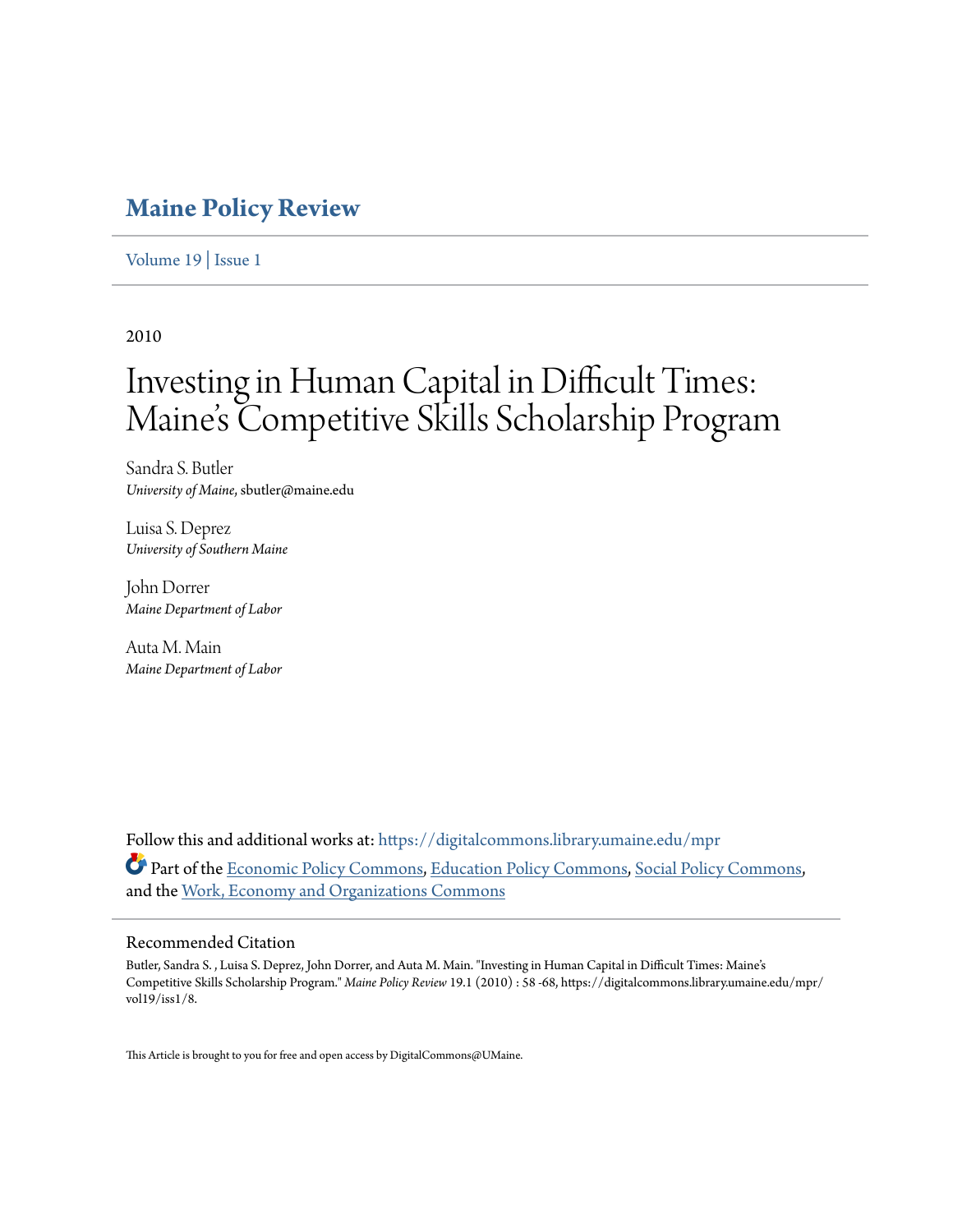# Investing in Human Capital in Difficult Times:

## *Maine's Competitive Skills Scholarship Program*

by Sandra S. Butler Luisa S. Deprez John Dorrer

Auta M. Main



*The authors describe how the Competitive Skills Scholarship Program, administered by the Maine Department of Labor, aims both to meet the needs of Maine employers through improved access to a skilled labor force and to improve job prospects for low-income Mainers by providing access to education, training, and support. They note that many currently unemployed workers do not have the skills or experience to take advantage of the new job opportunities that are likely to arise, and that there is a demonstrated correlation between higher levels of education and training and both higher income and reduced unemployment. Preliminary data suggest a high level of satisfaction by program participants and that graduates are finding positions in highgrowth, high-wage occupations.*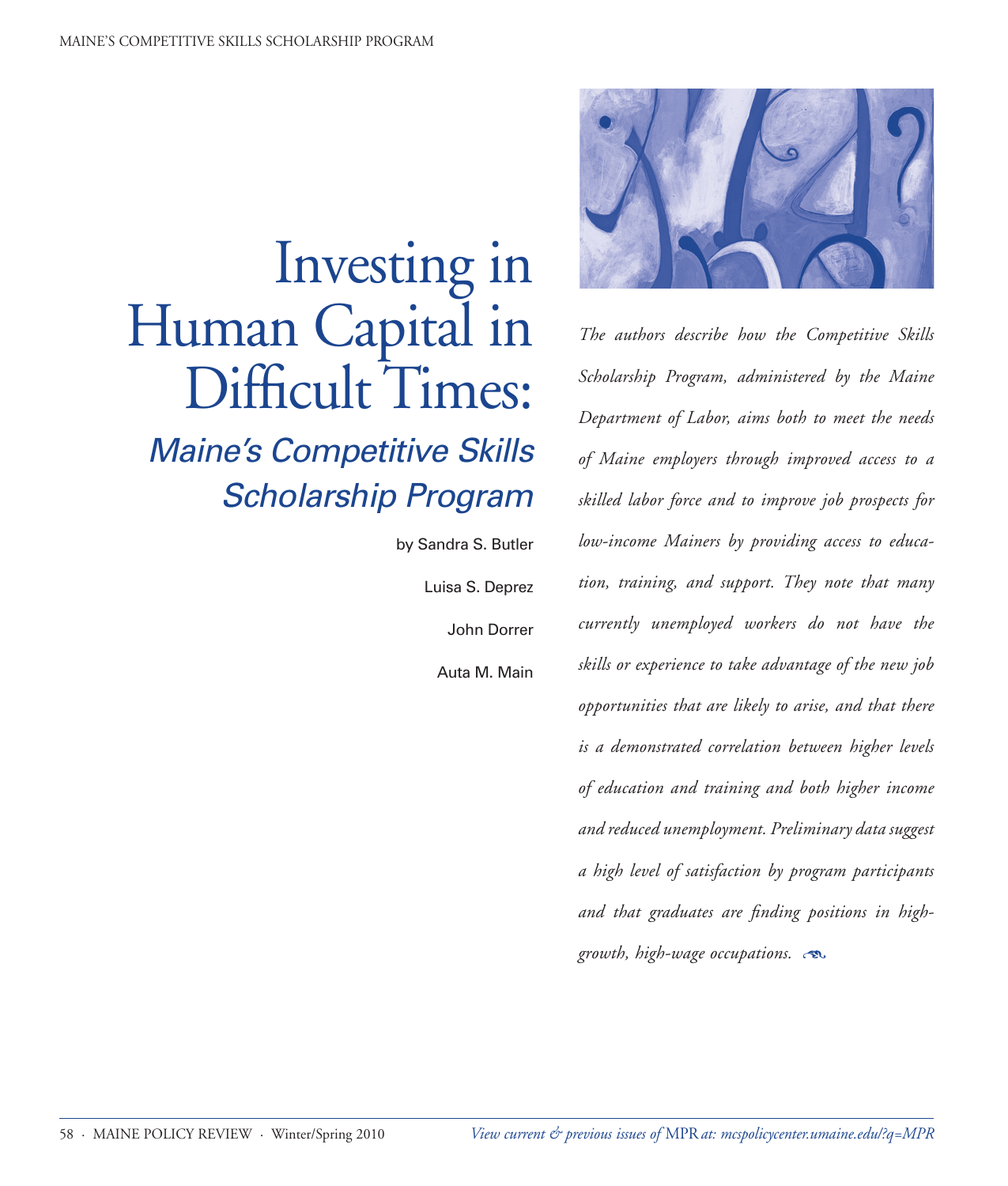#### INTRODUCTION

Dynamic economies demand bold and innova-<br>tive public policies and appropriate investments. Maine's recently implemented Competitive Skills Scholarship Program (CSSP) is an excellent example of a program that responds to and exemplifies both of these demands.

LD 1884, An Act to Create the Competitive Training Fund and Improve Maine Employment Security Programs (M.R.S.A. 26 §2033) went into effect on January 1, 2008. A central feature of this law is the establishment of the Competitive Skills Scholarship Program, which aims both to meet the employment needs of the Maine business, nonprofit, and community sectors and to enable low-income and unemployed Maine residents to participate in postsecondary education and certificate and training programs. For businesses, it increases the pool of skilled and trained employees. For individuals, it provides resources and support to acquire advanced skills and training.

CSSP is directly tied to the workforce needs of high-demand, high-wage employers in every region of the state. It was designed to "partner the worker with a job skill that is needed in their community," thereby establishing "an unprecedented collaboration between Maine's business community, worker advocates, and state government" while simultaneously cutting unemployment taxes for Maine businesses (da Houx 2007: 8).

Maine has a combination of challenging factors that made it ready for a program such as this. It "has the lowest incomes and the lowest rate of degree attainment of all the New England states" along with "a surplus of low-skilled workers and a shortage of middle- to high-skilled workers," a combination that leaves "many businesses struggling to grow" (Brown and Main 2008: C6). A natural response to this challenge was to create a process, and a program, that sought to advance and develop the skills and abilities of low-income and underemployed workers to help to meet this shortage.

Organizations representing diverse constituencies—labor unions, low-income people, businesses groups, women, among others—were unified around LD 1884's passage. Maine Department of Labor (MDOL) Commissioner Laura Fortman, the leader

of this effort, worked almost three years on its development and passage. Independent advocacy groups including Maine Equal Justice Partners, the Maine Women's Lobby, and the Maine AFL-CIO lobbied for the bill in the legislature, noting that the program could work to provide real pathways out of poverty for low-wage earners while meeting the needs of Maine employers. The bill passed with the unanimous support of both the Maine House and Senate.

Although it is still too early to report on how the CSSP program has influenced the long-term earnings of individuals or the supply of labor for Maine businesses, initial indications of the program's potential are extremely positive. In this article, we first discuss the context that made Maine fertile ground for its development and creation, followed by a discussion of the impact of higher education on earnings potential. We then provide a summative overview of the CSSP, including …the Competitive Skills Scholarship Program … aims both to meet the needs of the Maine business, nonprofit and community sectors and to enable low-income and unemployed Maine residents to participate in postsecondary education and certification and training programs.

program goals, followed by a report on the first wave of a longitudinal study aimed at assessing the impact of CSSP over time. We conclude with observations on the significance of the program's potential.

#### ECONOMIC AND LABOR-MARKET CHALLENGES FOR MAINE WORKERS

Since the beginning of 2008, more than 30,000 net payroll jobs in Maine have been lost; the number of Maine workers estimated to be officially unemployed at the end of 2009 is 55,000 or 8.3 percent of Maine's labor force. For laid-off workers who qualified for unemployment insurance, the average duration for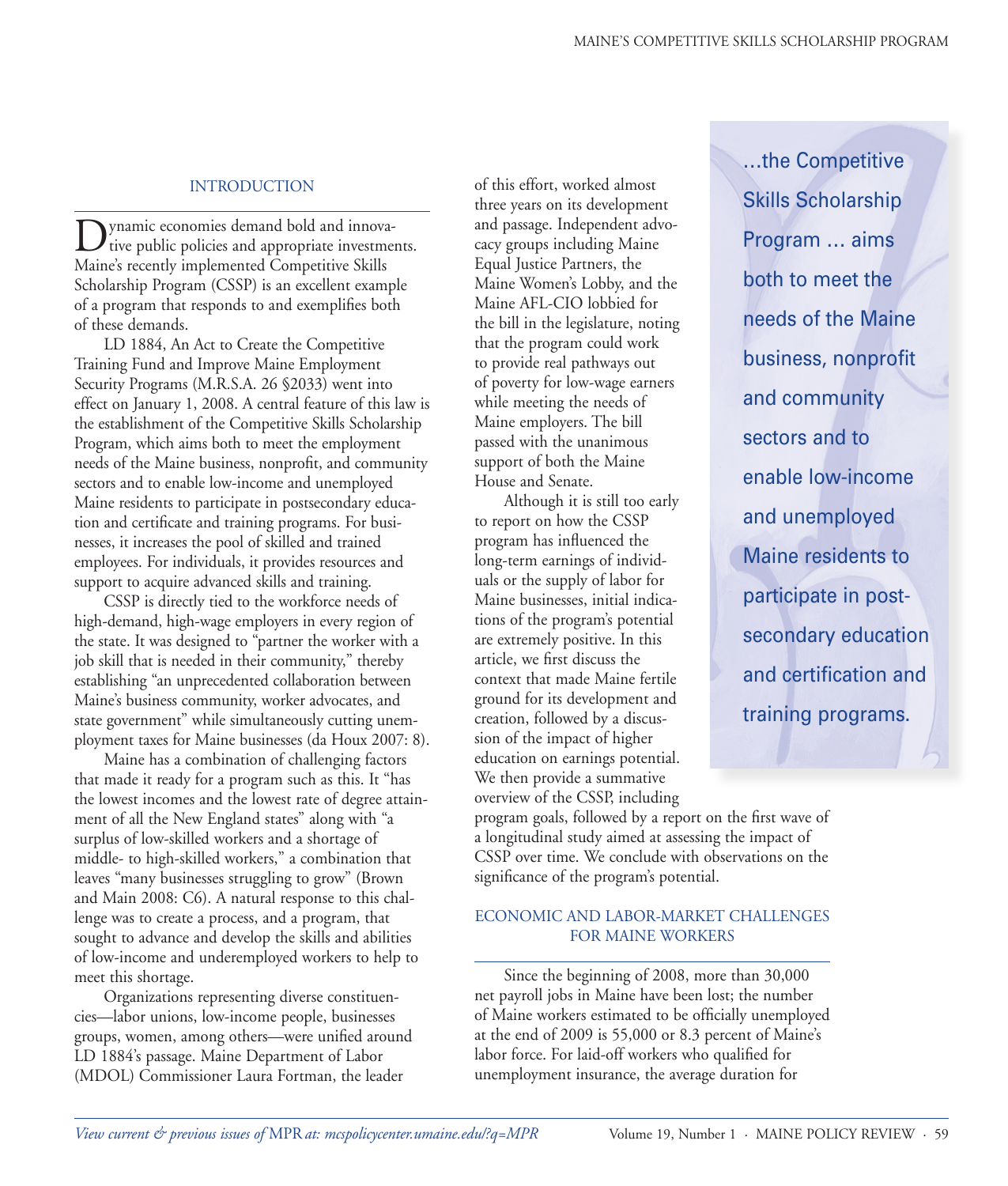

#### FIGURE 1: Maine Nonfarm Wage and Salary Jobs Since December 2007\*

 \*Monthly figures after October 2009 estimated based on Consensus Economic Forecasting Commission estimates. Source: MDOL 2009

> drawing claims has increased from 14.2 to 16.7 weeks, and the number of workers exhausting their benefits has increased from 12,331 in 2008 to 23,233 in 2009 (MDOL, Unemployment Insurance Program, Administrative Records, authors' calculations, January 2010). These numbers, significant as they are, omit the plight of underemployed and discouraged workers who have stopped looking for work—phenomena also being seen on the national front.

> Labor-market analysts agree that most job losses during this current downturn will be permanent, unlike previous recessions in which laid-off workers were recalled by their former employers. This change will require affected workers to seek new opportunities as the economy improves. For many workers, this will not be an easy search. Nationally, the Bureau of Labor Statistics estimates that there are 6.4 job seekers for every job opening (U.S. DOL 2009). Maine data show that for the 1,007 production workers—workers with relatively low skills and low wages—who filed unemployment insurance claims in August of 2009, there were only 25 job openings, a ratio of 42 workers for each opening

(MDOL, Administrative Statistics and authors' calculations, 2010). The prospect of these workers returning to jobs comparable to those they lost is bleak.

If economic growth and job creation do pick up in 2011, as is predicted by the Consensus Economic Forecasting Commission, many of the workers currently among the unemployed will be confronted with job opportunities that their skills and experience do not match. Additionally, long-term structural unemployment attenuates workers' competitiveness and earnings.

Figure 1 illustrates job loss in Maine since December 2007, with a forecast of the situation through December 2011. At present, the bulk of job losses are occurring in the construction (-6,400), manufacturing  $(-7,100)$ , and retail trade  $(-6,300)$ industries (MDOL, Quarterly Census of Employment and Wages and authors' calculations).

A major challenge in Maine is the loss of jobs in traditional industries such as wood-product manufacturing, textile mills, and footwear manufacturing. These industries were once important parts of Maine's economy, giving a notable identity to many Maine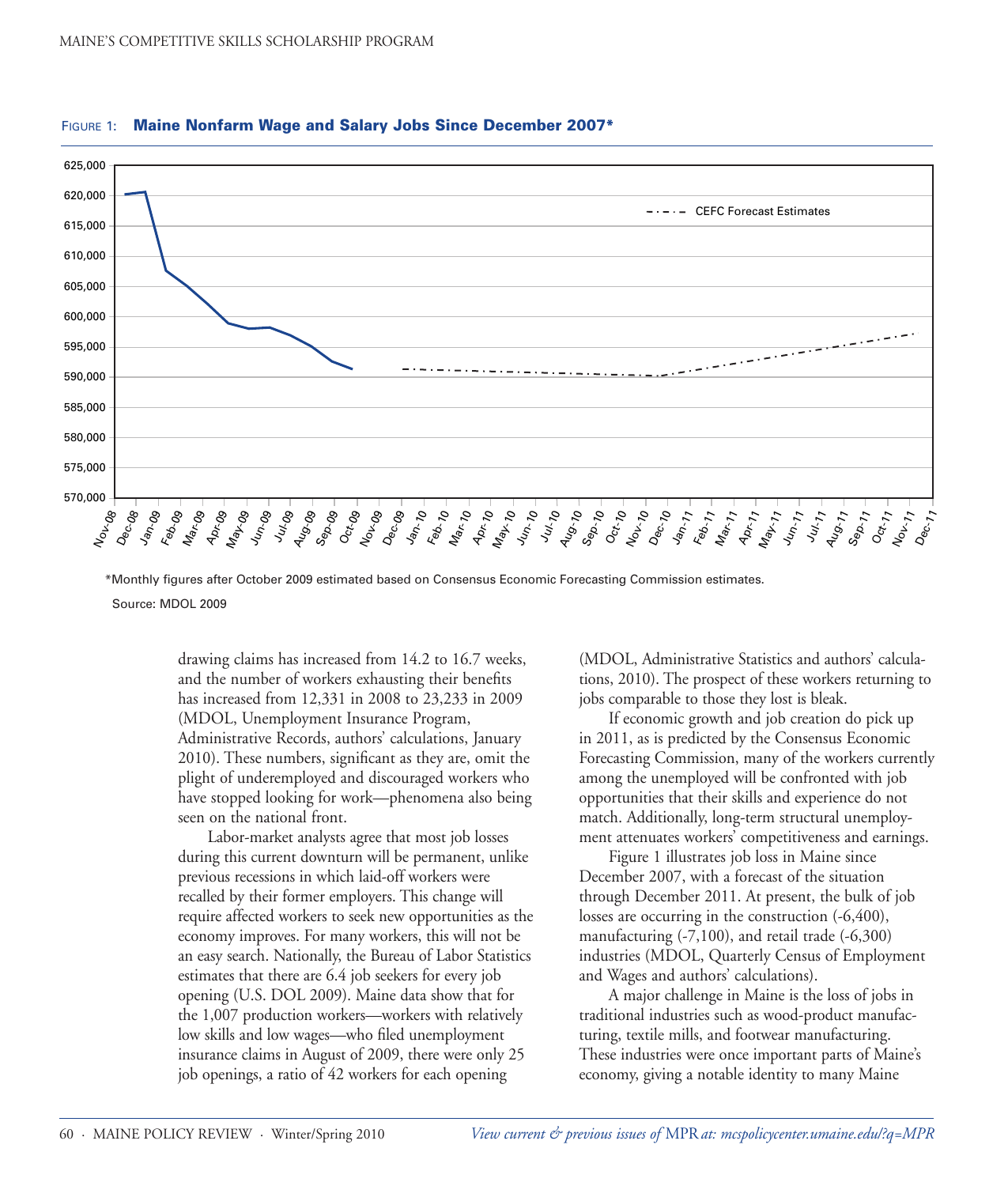communities. Between 2000 and 2008, however, more than 6,000 net jobs were lost in this sector, on top of the thousands of jobs these areas shed over the previous 20 years (MDOL, Quarterly Census of Employment and Wages and authors' calculations). Large employment changes, however, have not been limited to manufacturing industries lately. Relatively modern industries such as computer and electronic manufacturing have lost more than 3,500 jobs between 2000 and 2008. A good case is point is MBNA, a large banking and credit card company. In the early 1990s, it entered Maine and quickly set up an impressive infrastructure across the state for the operation of call centers employing more than 4,000 customer service workers. After a 10-year run, however, changes in MBNA management and business strategy resulted in major workforce reductions and ultimately, in facility closings.

There are sectors where Maine has seen job growth, even with an economy in recession: health care and social assistance added jobs (+2,600), the continuation of a long-term trend (MDOL, Quarterly Census of Employment and Wages and authors' calculations). What we see on the horizon, according to occupational projections for the period 2006 to 2010, is net job growth for registered nurses (+2,997), customer service representatives (+1,332), business operations specialists (+533), and network and ata communications analysts (+376). These growth jobs are significantly different from those that have been lost.

The application of new technologies, the introduction of advanced work processes, and the process of globalization have been transforming both Maine workplaces and the skills needed by Maine workers for some time now. Recently, however, the impacts have become wider and deeper, warranting a governmental response as Maine has done with the creation of CSSP.

#### HIGHER EDUCATION MATTERS

One proven pathway out of poverty and low-wage jobs is through higher education. It is also the most advantageous route to jobs with potential for high future earnings and to significant individual satisfaction and societal benefits (Baum and Ma 2008). In Maine, postsecondary education is required for two-thirds of high-wage/high-growth jobs in the state (MDOL 2008).

For women, higher education is especially important. Although earnings differentials between women and men have decreased, a postsecondary education degree is still important for women as pay gaps between men and women lessen only when higher education is brought into play.

> Maine ensured access to postsecondary education as part of the CSSP because of the demonstrated correlations between postsecondary education and higher wage levels for all groups.

Having educated workers is also important to economic development. A recent article in the *New England Journal of Higher Education* underscores "the need to attract and retain recent college graduates … a salient issue in every New England state" and the concern "that an inadequate supply of skilled workers will hamper economic growth" (Sasser 2009: 15) not only in New England but throughout the nation. And a recent Nellie Mae Education Foundation report further highlights the need for workers with a broad set of "21st-century skills" (Le and Kazis 2009).

Maine ensured access to postsecondary education as part of the CSSP because of the demonstrated correlations between postsecondary education and higher wage levels for all groups. Data from the 2000 Census, for example, revealed that the average annual earnings of individuals with bachelor's degrees were between 74 percent and 87 percent higher than the earnings of those with only a high school diploma. This finding is supported by a study conducted by Baum and Payea that revealed that "over their working lives, typical college graduates earn about 73 percent more than typical high school graduates, and those with advanced degrees earn two to three times as much as high school graduates" (Baum and Payea 2005: 9). These findings underscore the need for more access to postsecondary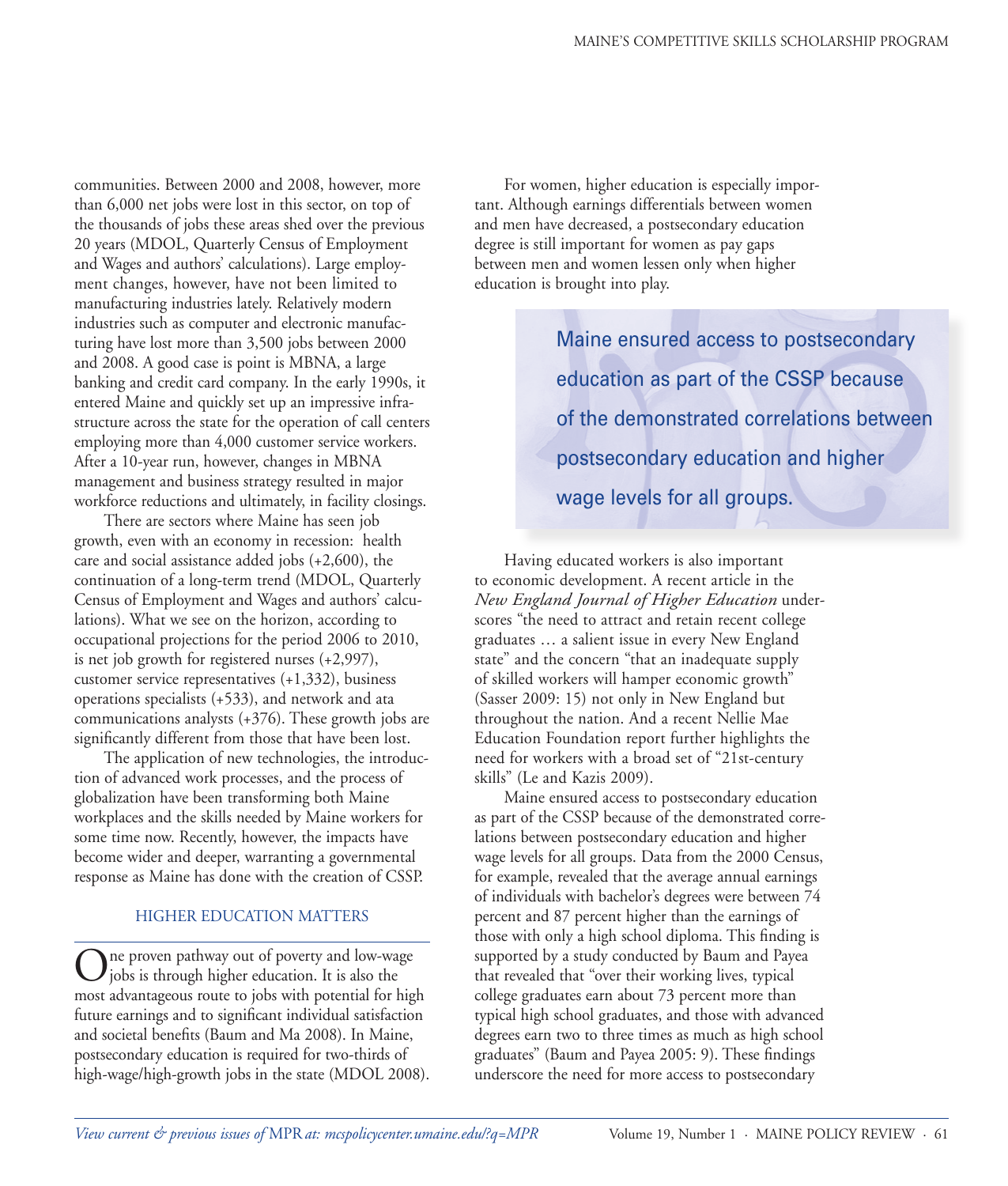

FIGURE 2: Relationship between Education and Training and Employment and Earnings

Source: U.S. Bureau of Labor Statistics, Summary Current Population Survey 2009

education in Maine since the percentage of college graduates is lower in Maine than in comparable peer states: 22.9 percent to 28.2 percent (Lawton 2010: E3).

Evidence clearly supports investments in worker education and training as being the best protection against both low earnings and high unemployment. A long-term examination of the relationship between employment and earnings status and educational preparation using aggregate U.S. data is illustrated in Figure 2. The Competitive Skills Scholarship Program is an appropriate and timely response to the need for increased postsecondary education and training among low-income and unemployed workers in Maine.

#### THE COMPETITIVE SKILLS SCHOLARSHIP PROGRAM

The Competitive Skills Scholarship Program is administered by the MDOL through its network of statewide CareerCenters. Its purpose is to provide individuals with incomes at or below 200 percent of the poverty level access to education, training, and support

that will lead them to employment in high-wage, high-demand occupations. The expectation is that individuals will experience greater economic well-being and employers will have access to a skilled labor force.

To achieve its aim, CSSP provides grants that enable eligible participants to earn a degree or certificate for high-wage occupations that are in demand in Maine, as identified by the MDOL.<sup>1</sup> These jobs carry an average wage at or above the 2009 state average of \$14.28 per hour and are projected to have a significant number of job openings annually (the number of openings will vary by job classification).

For qualified Maine residents, CSSP pays for education (both two- and four-year programs), training, apprenticeships, and/or certificate programs to prepare them for targeted jobs. Participants receive a grant of up to \$8,000 per year for full-time participation (\$4,000 per year if half time). This grant can cover a wide array of educational expenses, including tuition and fees, and educational supports such as child care, transportation, books, supplies, equipment, and remedial and prerequisite training.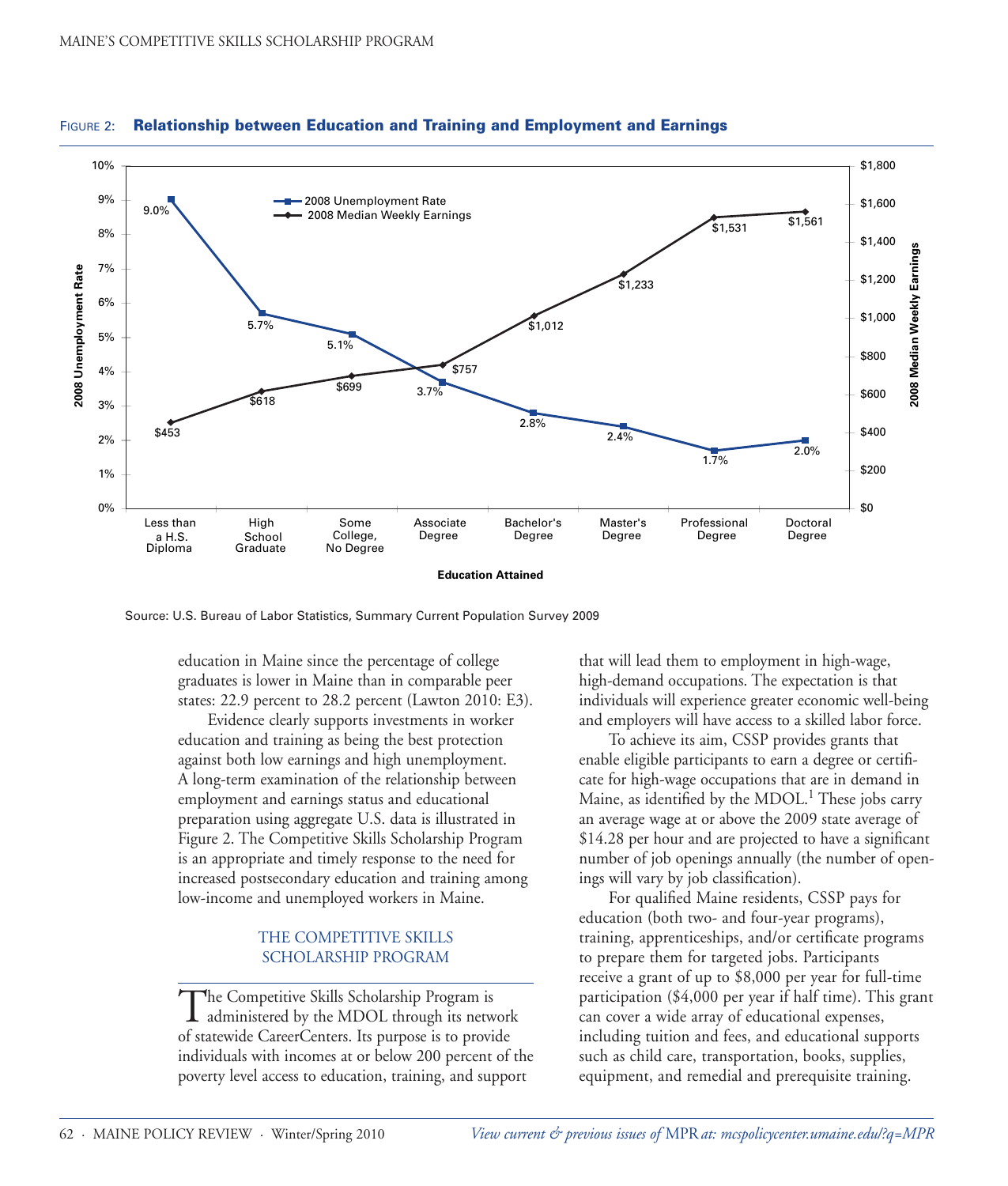To be eligible, one must live in Maine; be at least 18 years old and legally eligible to work in the U.S.; not have a postsecondary degree; have the desire to apply for education or training for a job in a highwage, in-demand occupation; have an income of less than 200 percent of the federal poverty level for the family size involved; and have the ability to undertake and complete education or training as determined by the institution providing it. Upon entering the program, each participant, in consultation with his or her CareerCenter counselor, develops an individual career plan that balances the preferences of the participant, the occupational needs in the state, and the availability of approved education or training programs.

As we discuss next, preliminary findings about the efficacy of CSSP are encouraging, as is the ongoing commitment to assess its social and economic benefits.

#### CSSP PRELIMINARY FINDINGS

To learn more about the first cohort of CSSP<br>participants and their experience with the program, the MDOL collaborated with researchers Luisa Deprez and Sandra Butler to survey participants regarding prior education, employment, and financial challenges, and to gather reflections from participants on their experiences in the program and future aspirations. The MDOL sent the survey to 377 active and past CSSP participants in April 2009: 156 participants (41.4 percent) returned completed surveys. We then conducted descriptive statistics and bivariate analysis on the quantitative data and analyzed the qualitative data for emergent themes.

#### *Sample Description*

To assess whether the sample of 156 participants was representative of the population of CSSP participants, we conducted comparisons on age, sex, and county of residence. We found no statistically significant differences on sex or residence, but did find statistically significant differences on age (p < 0.05). Sample participants ranged in age from 20 to 65 with a mean age of 38. Yet, while nearly two-thirds (63.6 percent) of the participants older than 55 years of age completed the survey, only one-eighth of those younger than 22

did (12.5 percent). Hence, the reader should bear in mind that the results reported here reflect the experiences of older CSSP participants to a greater extent than they reflect the experiences of younger participants. Nearly three-quarters of the sample was female  $(n = 113, 72.4$  percent), reflecting a slightly higher percentage of females than in the population of participants receiving the survey (67.1 percent) although not a statistically significant difference. The respondents resided throughout the state, with all 16 counties represented by the survey sample.

#### *Education, Employment History, and Economic Security*

A handful ( $n = 5$ , 3.2 percent) of the survey respondents had not completed high school before they entered the CSSP program. More than three-quarters of the respondents had attained, as their highest degree, either a high school diploma (n = 98, 62.8 percent) or the general equivalency diploma (GED, n = 26, 16.7 percent). These are precisely the people CSSP was created to assist.

An examination of Maine employment and wage history of respondents found considerable job instability and relatively low wages. During the five-year span from January 2003 through March 2008, respondents had an average of five different jobs. One respondent held 23 different jobs during those five years. The average annual income from Maine jobs during that time was \$14,129 for the entire sample, ranging from \$59 to \$67,621 per year. It is possible some respondents received income from jobs outside the state over those four years, but their numbers were limited.

In addition to holding low-wage, unstable jobs, respondents were also unlikely to be receiving benefits through their employers. Only 46 respondents (29.5 percent) reported receiving health benefits for themselves in their current or most recent job, and even fewer (n = 21, 13.5 percent) received health benefits for their families. Only a quarter of the sample  $(n = 39)$ received paid sick days.

Not surprisingly, the respondents reported experiencing an array of financial challenges in the five years before beginning the CSSP program. More than onethird of respondents cited foregoing dental care, falling behind on rent or mortgage payments, receiving utility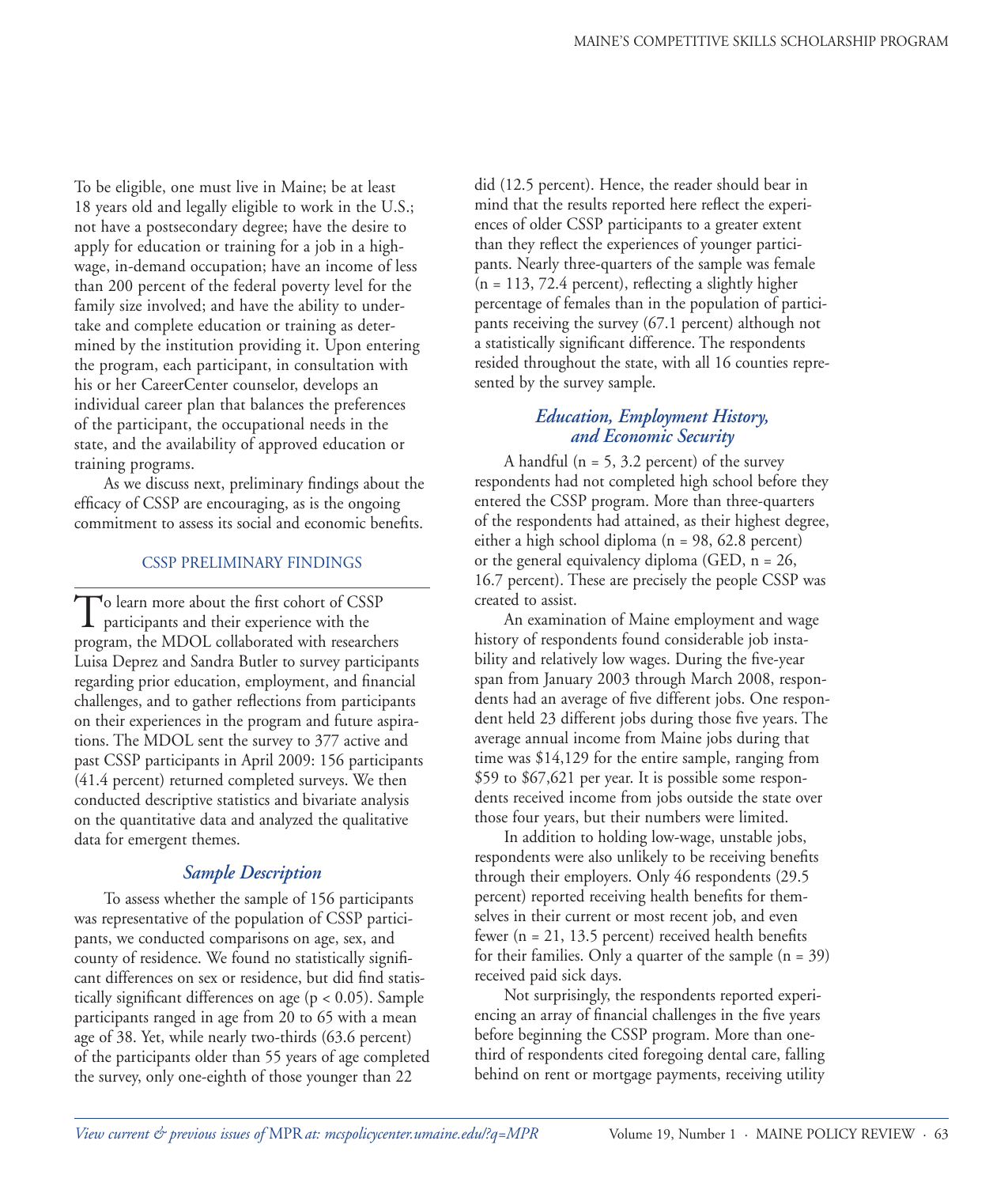#### Table 1: Occupations Pursued

| Total<br>N     | Total<br>$\%$ | Women<br>N     | Men<br>N       |
|----------------|---------------|----------------|----------------|
| 58             | 37.7          | 52             | 6              |
| 25             | 16.2          | 19             | 6              |
| 13             | 8.4           | 11             | $\mathfrak{p}$ |
| 10             | 6.5           | 8              | $\overline{2}$ |
| 9              | 5.8           | $\mathfrak{p}$ | $\overline{7}$ |
| 9              | 5.8           | 4              | 5              |
| 6              | 3.9           | 0              | 6              |
| 5              | 3.2           | 5              | 0              |
| 4              | 2.6           | $\Delta$       | $\Omega$       |
| 3              | 1.9           | $\mathfrak{p}$ | 1              |
| 3              | 1.9           | 1              | $\mathfrak{p}$ |
| $\mathfrak{p}$ | 1.3           | 0              | 2              |
| $\mathfrak{p}$ | 1.3           | 1              | 1              |
| 1              | 0.6           | 1              | 0              |
| 1              | 0.6           | 0              | 1              |
| 1              | 0.6           | O              | 1              |
| 1              | 0.6           | 1              | $\Omega$       |
| 1              | 0.6           | 0              | 1              |
|                |               |                |                |

#### Table 2: Assistance Received from CSSP

| Assistance type                 | N   | $\%$ |
|---------------------------------|-----|------|
| Books/supplies                  | 122 | 78.2 |
| Tuition                         | 120 | 76.9 |
| Transportation                  | 101 | 64.7 |
| Stipend                         | 77  | 49.5 |
| School fees                     | 67  | 42.9 |
| Occupational expenses           | 31  | 19.9 |
| Child care                      | 31  | 19.9 |
| Career counseling               | 30  | 19.2 |
| Eye care                        | 21  | 13.5 |
| Emergency help                  | 21  | 13.5 |
| Developmental/refresher courses | 20  | 12.8 |
| Clothing/uniforms               | 19  | 12.2 |
| Dental assistance               | 6   | 3.8  |
|                                 |     |      |

cut-off notices, and skipping meals due to lack of money as financial hardships that they had experienced.

#### *Experience in CSSP*

Nearly two-fifths of the survey respondents ( $n = 61$ , 39.1 percent) reported that they were already in school (postsecondary, certificate and training programs) when they applied for CSSP. Of those not already in school, about three-quarters were unemployed ( $n = 72, 75.8$ ) percent) and the remainder were working (n = 23, 24.2 percent). Respondents were pursuing an array of studies through CSSP. After identifying the indicated majors and stated professional goals for each respondent, we placed each respondent in one of 17 occupational categories developed by the Bureau of Labor Statistics or in an additional category created for humanities/liberal studies as is indicated in Table 1. A Chi-square analysis found a statistically significant difference in the number of men and women in these categories ( $p < 0.05$ ). Table 1 presents a compilation of these findings on occupations pursued in total and by gender.

We also asked respondents to identify the types of assistance they received from CSSP: books and supplies, tuition, transportation, and stipends were the most frequently cited. Table 2 presents the type of assistance received by respondents.

In the final section of the short-answer questions, the survey offered respondents seven statements of possible ways in which CSSP might have affected their postsecondary education experience. Respondents could check all answers that applied. Table 3 presents the number of respondents checking each statement. The responses revealed the extraordinary opportunity that CSSP provides to people who need support to update their skills.

#### *Personal Reflections on CSSP Experience*

The survey ended with a number of open-ended questions. The first question asked respondents why they enrolled in CSSP. The responses included getting an education; moving forward in one's career; making a better future; realizing a dream; getting training for a new career after a disability; and being an asset to one's community. Respondents noted that CSSP provided the assistance they needed to take this step, corroborating the data presented in Table 3. The following two quotes illustrate some of the answers.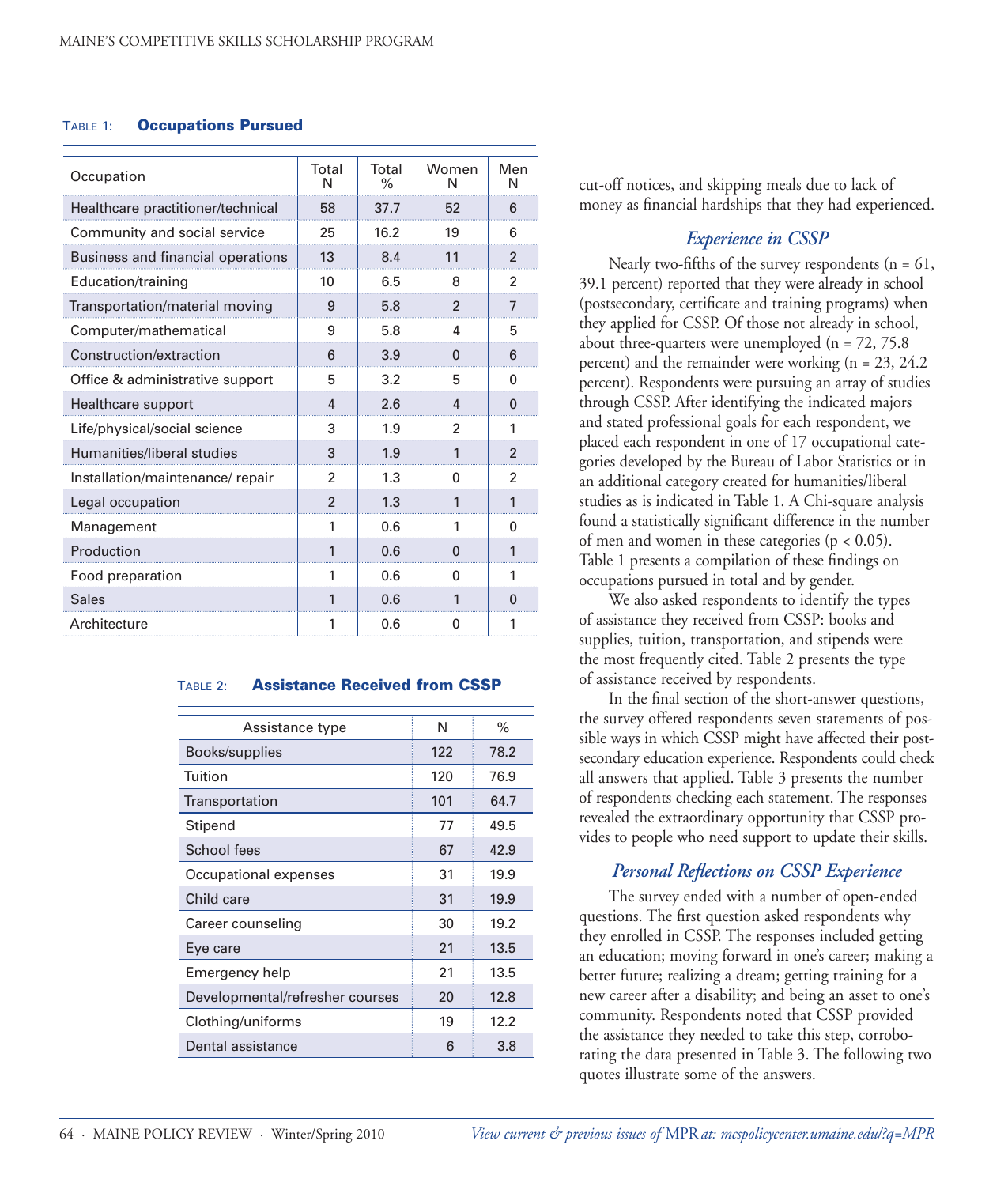*I always thought about getting a degree. It was only a dream until now.* (58-year-old female studying medical office management)

*I wanted my life back and I knew with some help I could be somebody. I wanted to be a good role model for my boys.* (42-year-old female studying mental health and human services)

Another open-ended question asked respondents how participation in a postsecondary program had affected their feelings about themselves. The themes that emerged here were overwhelmingly positive. Respondents spoke of feeling more capable and confident, experiencing a sense of accomplishment, feeling empowered, having greater self respect and increased self-esteem, realizing their potential, feeling proud, and being generally happier. These positive feelings are captured in the following two respondent quotes.

*For over 30 years working dead-end jobs. I have a chance to get jobs after my degree that pay what I'm worth—it feels good.* (46 year-old male studying recreation management)

*It has validated that I am an intelligent hard-working individual. Losing a long-term job does a real number on your self-esteem—you lose your purpose.* (51-year-old female studying business and computer applications)

Another question in this section asked respondents to reflect on whether their participation in the education or training program through CSSP affected their relationships with their children, spouse/ partner, friends, or other family members in any way. Themes that emerged from the responses to this question included support and pride from friends and family members; children seeing their parent as a role model and now viewing school as more important; other family members and friends inspired to consider school also; relationships being better because respondent is happier; and while things may be stressful now because they have less time, there is a clear sense that it will be worth it in the end. The two following quotes provide examples of the rich narrative responses to this question.

#### Table 3: Impact of CSSP on Postsecondary Education Experience

| Statement                                                                                  | N  | $\%$ |
|--------------------------------------------------------------------------------------------|----|------|
| CSSP made it possible for me,<br>financially, to earn my degree                            | 86 | 55.1 |
| Staff at the CareerCenter helped<br>me realize I really could go to<br>school/get training | 81 | 51.9 |
| I would not have tried to start<br>school without CSSP                                     | 74 | 47.4 |
| CSSP made it possible for me to<br>reduce my work hours and attend<br>school/program       | 52 | 33.3 |
| CSSP helped me get started with<br>the courses I needed to prepare<br>for college          | 44 | 28.2 |
| I probably would have dropped<br>out of school/program if CSSP<br>had not helped           | 33 | 21.2 |
| CSSP did not make any difference<br>in my educational progress                             | 3  | 1 9  |

*My daughter and friends are very proud of me. I have been told I inspire others to keep going and to learn and pursue their dreams.* (58-yearold female studying nursing)

*I have been able to set an example for my son, that hard work is necessary in life for a sense of self-worth and this also allows you to gain the respect of others. With me going to school the same time as he is, he sees how important an education is, showing him LEARNING NEVER STOPS! Prior to starting school I was in a very abusive relationship with a man who did not believe I would ever return to school. I have proven to myself and to him (we have broken up) that I am capable and worth it.*  (30-year-old female studying nursing)

The final question on the survey gave the respondents the opportunity to write anything further about their experiences with CSSP. Additionally, we asked them to offer suggestions for program improvement. The overwhelming theme in the comments on this final page was one of gratitude. People wrote of the program being a life-saver, the best program on earth and miraculous.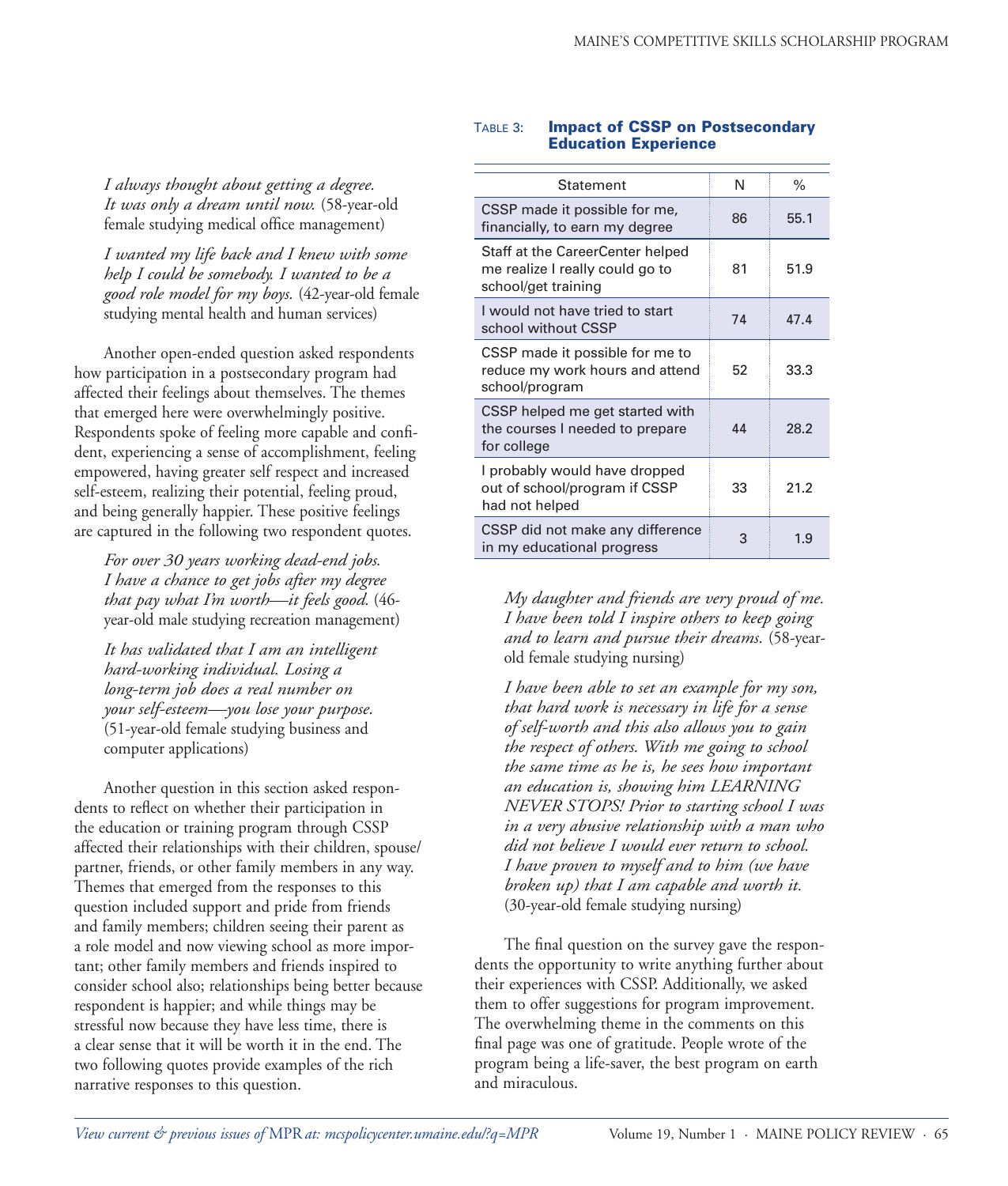While some people said "Don't change anything!" others offered suggestions concerning the process of selecting one's education/training program, including clarifying the list of career/training opportunities and updating the list to provide more opportunities, particularly in the medical field. One respondent suggested that there should be "more stress on helping you make sure the choice you are making is the right choice." There were also suggestions with regard to the financial assistance including increasing the stipend, offering health insurance, and providing money for clothes.

Maine's future prosperity will be inexorably linked with the investments we make now in human capital—cultivating the knowledge and skills of the workforce.

> The following three quotes provide a flavor of the gratitude expressed by most respondents on the last page of the survey.

*This is a wonderful program! Thank you so much for all the help you have given me. I feel like more women should take part in this program. I went from having the state take care of me to never having to be on MaineCare again. What a great feeling. Thank you.* (30-year-old female studying medical lab technology)

*My family and I want to thank everyone involved in CSSP. If it wasn't for this program, my dreams of going to college wouldn't have happened and it shows to my children that it doesn't matter how old you are you can always face your fears and improve on your own intelligence and become somebody that you'll respect as well as others. Keep helping others in Maine.*  (37-year-old male studying to be a paralegal)

*I would like to say thank you very for this opportunity-college. There are people in the world that can be great things just are not wealthy enough to achieve them. Thank you for helping my dreams come true, and giving me a better future to look forward to for myself and my children.* (35-year-old female studying nursing)

This initial examination of the experiences of CSSP participants provides a baseline for an expected longitudinal study of these 156 individuals over time. In addition, and separate from this study, CSSP staff made contact with the first 54 graduates of the program in January 2010. They learned that 70 percent were employed full-time, and another 20 percent were employed part-time. Full-time employees had an average hourly wage of \$14.93—a 41 percent increase over the average wage of participants entering CSSP. Learning how CSSP-funded education and training affects future employability and financial security of program graduates will be key, especially as consideration is given to both continuing and expanding the program.

#### DISCUSSION AND CONCLUSIONS

As is clear from our investigation into the CSSP program, investing in the continuing education and training of low-income and unemployed Mainers is a proactive way to prepare them for, and stabilize them in, the current economy and the future. A recent MDOL report to the Maine legislature notes that CSSP participants are finding jobs in high-growth, high-wage occupations at salaries nearly double previous earnings; that they are staying in school and graduating; and that the program has made a critical difference in their decision to advance their education and to succeed (MDOL 2010). The 475 individuals currently being served are highly likely to follow in the footsteps of CSSP graduates, experiencing their same level of success. But many more Mainers wait to enroll as demand for this program far exceeds current capacity. We support those many survey participants who urged the *continuation and expansion of the program*, as it helped people to *realize their dreams*, and gave people a *chance*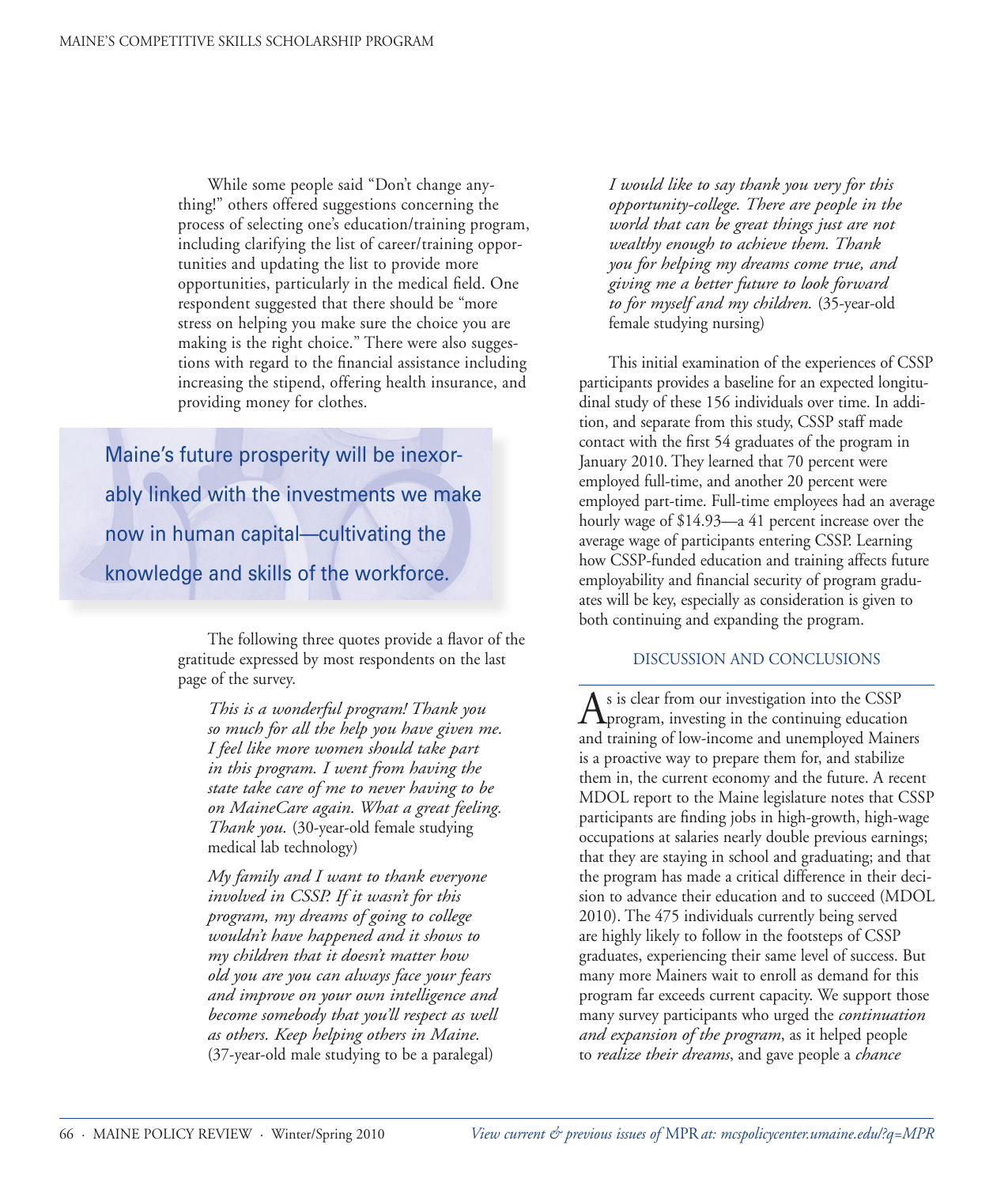*to believe in themselves* again. Current plans call for an open enrollment once a year when new employergenerated funds become available. This is an important first step for this extraordinary program.

Reports by the Maine Department of Labor's Center for Workforce Research and Information document bold and consistent shifts in Maine's industrial and occupational structures, many of them persisting since the early 1980s. The plant closings and workforce reductions that have dislocated thousands of Maine workers, do not occur without extraordinary costs to individuals and communities, and transferring the skills and experience gained in one employment setting to the next is neither simple nor inexpensive. Workers will continue to face these industrial and occupational structural changes in the years ahead as technological innovations and globalization assert themselves. Maine's future prosperity will be inexorably linked with the investments we make now in human capital—cultivating the knowledge and skills of the workforce.

It is important to understand the implications of this changing environment in order to best position CSSP to address them. To this end, there needs to be a clear understanding among all education and training sectors that educational preparation, skills sets, work environments, and job performance expectations will be fundamentally different for job growth areas than for those sectors reporting employment declines. Additionally, we must move beyond the idea that employment security means getting an unemployment check. It means, in fact, repositioning those who are out of work back into the work force at the earliest possible time and into positions that enhance their ability to support themselves and their families. It is about connecting people to a process of reinstatement rather than just support for their out of work time. Finally, the Maine Department of Labor must continue investigating how CSSP is working for participants so that it can redesign the program, if needed, to provide the greatest benefits to those involved in it. Staying in touch with participants both while they are in the program and after they leave and find employment is critical to a rigorous evaluation of the success of this program. Ongoing examination must be inquisitive and research focused.

#### **EndNOTE**

1. See http://www.state.me.us/labor/careerctr/ skillsscholarship/occupations.html

#### **REFERENCES**

- Baum, Sandy and Jennifer Ma. 2008. "Education Pays 2007: The Benefits of Higher Education for Individuals and Society." The College Board, Washington, DC. http://www.collegeboard.com/ prod\_downloads/about/news\_info/trends/ed\_pays\_ 2007.pdf [Accessed March 20, 2010]
- Baum, Sandy and Kathleen Payea. 2005. "Education Pays 2004: The Benefits of Higher Education for Individuals and Society." The College Board, Washington, DC. http://www.collegeboard.com/ prod\_downloads/press/cost04/EducationPays2004. pdf [Accessed March 20, 2010]
- Brown, Rob and Auta Main. 2008. "Programs to Guide Mainers to Self-sufficiency." Maine Sunday Telegram (August 3): C6.
- da Houx, Ramona. 2007. "Commissioner Fortman— Standing Up for Maine's Workforce." The Maine Democrat 13(Sept.–Oct.): 8–9.
- Lawton, Chuck. 2010. "In Search of the Whys Behind Maine's Pessimism." Portland Press Herald (January 10): E1, E3.
- Le, Cecilia and Richard Kazis 2009. "Educating All Learners for the New Economy." New England Journal of Higher Education 23(3): 14–15.
- Maine Department of Labor (MDOL). 2008. Occupational Projections 2006–2010. MDOL, Center for Workforce Research and Information, Augusta.
- Maine Department of Labor (MDOL). 2009. Forecast of the Consensus Economic Forecasting Commission. MDOL, Current Employment Statistics Program and State Planning Office, Augusta.
- Maine Department of Labor (MDOL). 2010. Competitive Skills Scholarship Program (CSSP) Highlights. A Report to the Maine Legislature. MDOL, Augusta.
- Sasser, Alicia C. 2009. "The Future of the Skilled Labor Force." New England Journal of Higher Education 23(3): 15–18.
- U.S. Department of Labor (U.S. DOL). 2009. Job Openings and Labor Turnover Survey. U.S. DOL, Bureau of Labor, Washington, DC.

**Please turn the page for author bios.**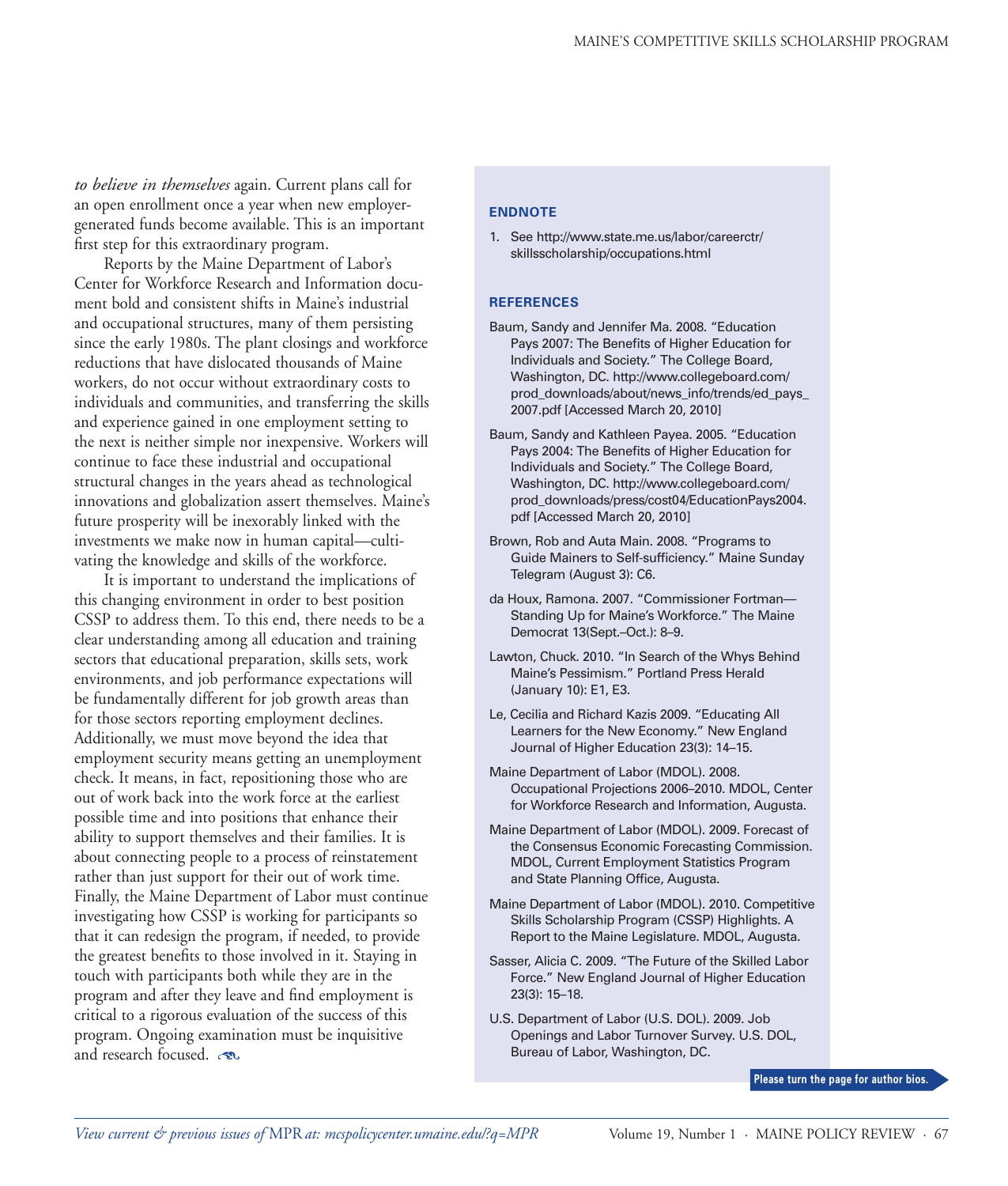

**Sandra S. Butler** is a professor and the coordinator of the master's degree program in social work at the University of Maine. Her research has focused primarily on women's financial security across the lifespan and successful

aging, particularly in rural environments. She is the author of *Middle-aged Female and Homeless* (1994), and co-editor of *Gerontological Social Work in Small Towns and Rural Communities* (2003) and *Shut-Out: Low Income Mothers and Higher Education* (2004) and more than 50 articles and book chapters. She is currently the principal investigator on a project funded by the National Institute on Aging that is investigating job experiences of home care workers.



**Luisa S. Deprez** is

professor in the Department of Sociology and in the Women and Gender Studies Program at the University of Southern Maine. She has written *The Family Support Act of 1988: A Case Study of* 

*Welfare Policy in the 1980s* (2002) and co-edited *Shut-Out: Low Income Mothers and Higher Education in Post-Welfare America* (2004), along with numerous journal articles and book chapters about the restrictions of current welfare policy on low-income women seeking to access higher education.



**John Dorrer** is an economist and research administrator who focuses on workforce development, human capital and labor market policies. As director of the Center for Workforce Research and Information for the Maine Department of Labor, he is responsible for overseeing the Maine's statistical systems for

measuring employment, unemployment and labor market developments. Before joining the Maine Department of Labor, he worked at the National Center on Education and the Economy in Washington, D.C.



**Auta M. Main** is program manager for Maine's Lifelong Learning Accounts (LiLA) and Competitive Skills Scholarship programs, both housed at the Bureau of Employment Services, Maine Department of Labor. She previously spent eight

years as executive director of the TimeBanks USA Network in Washington, D.C., and Maine Time Banks in Portland. She also worked for several years at the Maine Centers for Women, Work and Community where she coordinated/ facilitated employment, training and entrepreneurship programs for women and minorities.